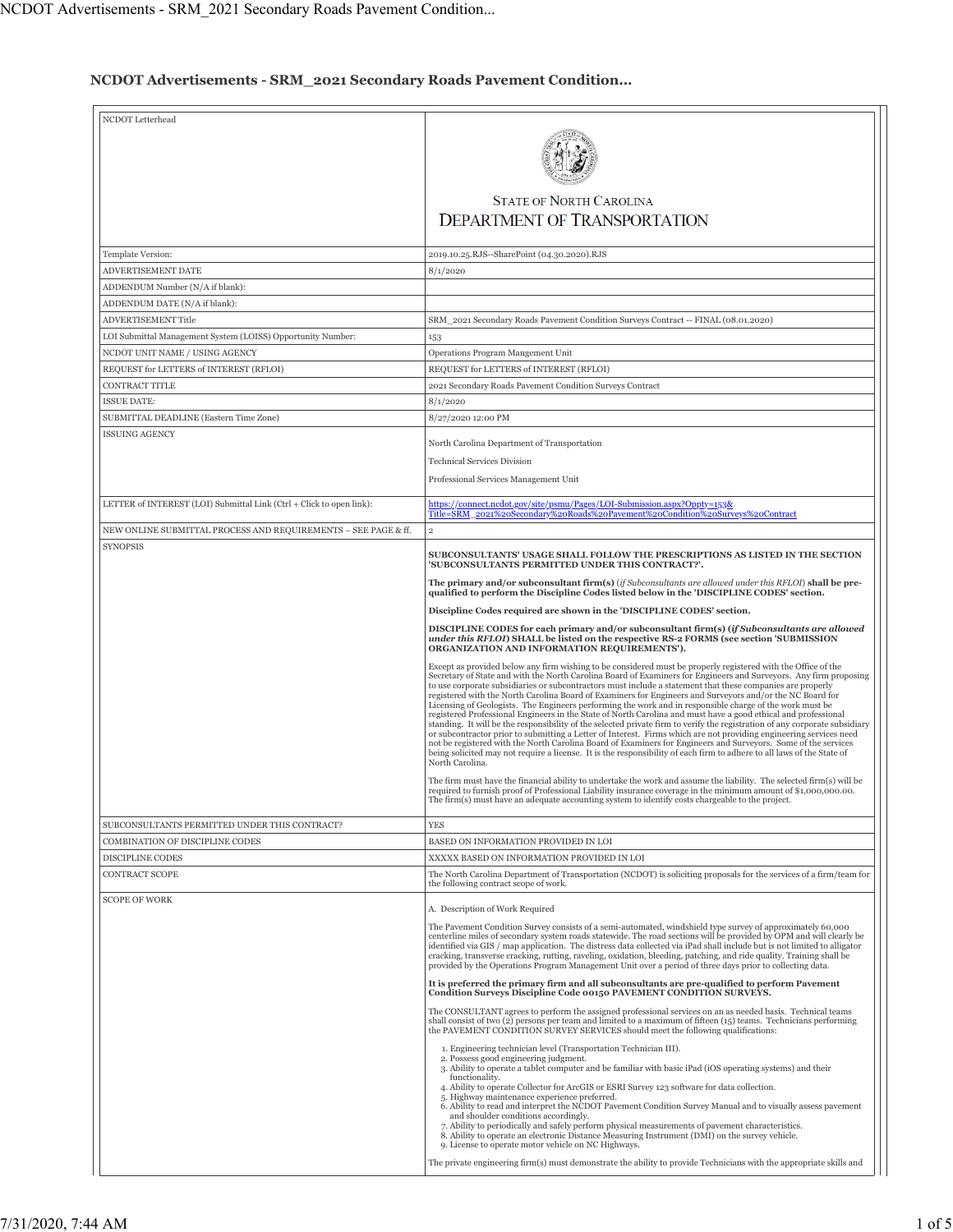|                                | qualifications to perform the PAVEMENT CONDITION SURVEY SERVICES and be available at all times during the<br>survey period.                                                                                                                                                                                                                                                                                                                       |                                                                                                                                                                                |                                                                                                                                                            |          |          |          |                      |                                                                                                                                                                                                                                        |  |  |
|--------------------------------|---------------------------------------------------------------------------------------------------------------------------------------------------------------------------------------------------------------------------------------------------------------------------------------------------------------------------------------------------------------------------------------------------------------------------------------------------|--------------------------------------------------------------------------------------------------------------------------------------------------------------------------------|------------------------------------------------------------------------------------------------------------------------------------------------------------|----------|----------|----------|----------------------|----------------------------------------------------------------------------------------------------------------------------------------------------------------------------------------------------------------------------------------|--|--|
|                                | Vehicle requirements (contractor supplied):                                                                                                                                                                                                                                                                                                                                                                                                       |                                                                                                                                                                                |                                                                                                                                                            |          |          |          |                      |                                                                                                                                                                                                                                        |  |  |
|                                | 1. Equipped with an electronic Distance Measuring Instrument (DMI)                                                                                                                                                                                                                                                                                                                                                                                |                                                                                                                                                                                |                                                                                                                                                            |          |          |          |                      |                                                                                                                                                                                                                                        |  |  |
|                                |                                                                                                                                                                                                                                                                                                                                                                                                                                                   | 2. Equipped with strobe lighting system for high visibility and any other safety requirements.                                                                                 |                                                                                                                                                            |          |          |          |                      |                                                                                                                                                                                                                                        |  |  |
|                                |                                                                                                                                                                                                                                                                                                                                                                                                                                                   | Contractor will provide all other necessary equipment and technical support required to conduct the<br>assessments. Examples include:                                          |                                                                                                                                                            |          |          |          |                      |                                                                                                                                                                                                                                        |  |  |
|                                |                                                                                                                                                                                                                                                                                                                                                                                                                                                   |                                                                                                                                                                                | o Personal Protective Equipment (PPE) - Safety Vest, Foot Protection, etc.                                                                                 |          |          |          |                      |                                                                                                                                                                                                                                        |  |  |
|                                | ○ Calculator                                                                                                                                                                                                                                                                                                                                                                                                                                      |                                                                                                                                                                                | o Measuring Devices (tapes, straight edges, etc.)                                                                                                          |          |          |          |                      |                                                                                                                                                                                                                                        |  |  |
|                                |                                                                                                                                                                                                                                                                                                                                                                                                                                                   |                                                                                                                                                                                | o iPad Pro, 256 GB Storage, Wi-Fi + Cellular model<br>• Company Tech Support - assistance installing mobile data collection apps, troubleshooting location |          |          |          |                      |                                                                                                                                                                                                                                        |  |  |
|                                |                                                                                                                                                                                                                                                                                                                                                                                                                                                   | o Company Cellular Service                                                                                                                                                     | services and internet connectivity, and other general issues                                                                                               |          |          |          |                      |                                                                                                                                                                                                                                        |  |  |
|                                |                                                                                                                                                                                                                                                                                                                                                                                                                                                   | o Company Email Account                                                                                                                                                        |                                                                                                                                                            |          |          |          |                      |                                                                                                                                                                                                                                        |  |  |
|                                | B. Data Collection Timeframe and Delivery Due Date                                                                                                                                                                                                                                                                                                                                                                                                |                                                                                                                                                                                |                                                                                                                                                            |          |          |          |                      |                                                                                                                                                                                                                                        |  |  |
|                                |                                                                                                                                                                                                                                                                                                                                                                                                                                                   | The pavement condition survey shall be performed in the months of January 2021 through June 2021, with<br>milestone deliverables of pavements surveyed as outlined in Table 1. |                                                                                                                                                            |          |          |          |                      |                                                                                                                                                                                                                                        |  |  |
|                                |                                                                                                                                                                                                                                                                                                                                                                                                                                                   |                                                                                                                                                                                |                                                                                                                                                            |          |          |          |                      |                                                                                                                                                                                                                                        |  |  |
|                                |                                                                                                                                                                                                                                                                                                                                                                                                                                                   |                                                                                                                                                                                | Pavement Condition Survey and Delivery Schedule                                                                                                            |          |          |          |                      |                                                                                                                                                                                                                                        |  |  |
|                                |                                                                                                                                                                                                                                                                                                                                                                                                                                                   |                                                                                                                                                                                |                                                                                                                                                            |          |          |          |                      |                                                                                                                                                                                                                                        |  |  |
|                                |                                                                                                                                                                                                                                                                                                                                                                                                                                                   | <b>Divisions</b>                                                                                                                                                               | Jan                                                                                                                                                        | Feb      | Mar      | Apr      | May                  | Jun                                                                                                                                                                                                                                    |  |  |
|                                | <b>Survey Routes</b>                                                                                                                                                                                                                                                                                                                                                                                                                              | 1                                                                                                                                                                              | 3,493.42                                                                                                                                                   |          |          |          |                      |                                                                                                                                                                                                                                        |  |  |
|                                |                                                                                                                                                                                                                                                                                                                                                                                                                                                   | 2                                                                                                                                                                              | 3,686.28                                                                                                                                                   |          |          |          |                      |                                                                                                                                                                                                                                        |  |  |
|                                |                                                                                                                                                                                                                                                                                                                                                                                                                                                   | 3                                                                                                                                                                              | 4,213.49                                                                                                                                                   |          |          |          |                      |                                                                                                                                                                                                                                        |  |  |
|                                |                                                                                                                                                                                                                                                                                                                                                                                                                                                   | 4                                                                                                                                                                              |                                                                                                                                                            | 4,774.54 |          |          |                      |                                                                                                                                                                                                                                        |  |  |
|                                |                                                                                                                                                                                                                                                                                                                                                                                                                                                   | 6                                                                                                                                                                              |                                                                                                                                                            | 4,672.59 |          |          |                      |                                                                                                                                                                                                                                        |  |  |
|                                |                                                                                                                                                                                                                                                                                                                                                                                                                                                   | 8                                                                                                                                                                              |                                                                                                                                                            |          | 5,458.54 |          |                      |                                                                                                                                                                                                                                        |  |  |
|                                |                                                                                                                                                                                                                                                                                                                                                                                                                                                   | 10                                                                                                                                                                             |                                                                                                                                                            |          | 4,036.13 |          |                      |                                                                                                                                                                                                                                        |  |  |
|                                |                                                                                                                                                                                                                                                                                                                                                                                                                                                   | 5                                                                                                                                                                              |                                                                                                                                                            |          |          | 5,309.05 |                      |                                                                                                                                                                                                                                        |  |  |
|                                |                                                                                                                                                                                                                                                                                                                                                                                                                                                   | 7<br>9                                                                                                                                                                         |                                                                                                                                                            |          |          | 4,360.85 |                      |                                                                                                                                                                                                                                        |  |  |
|                                |                                                                                                                                                                                                                                                                                                                                                                                                                                                   | 12                                                                                                                                                                             |                                                                                                                                                            |          |          |          | 4,138.21<br>5,015.30 |                                                                                                                                                                                                                                        |  |  |
|                                |                                                                                                                                                                                                                                                                                                                                                                                                                                                   | 11                                                                                                                                                                             |                                                                                                                                                            |          |          |          |                      | 4,281.32                                                                                                                                                                                                                               |  |  |
|                                |                                                                                                                                                                                                                                                                                                                                                                                                                                                   | 13                                                                                                                                                                             |                                                                                                                                                            |          |          |          |                      | 3,759.22                                                                                                                                                                                                                               |  |  |
|                                |                                                                                                                                                                                                                                                                                                                                                                                                                                                   | 14                                                                                                                                                                             |                                                                                                                                                            |          |          |          |                      | 3,409.21                                                                                                                                                                                                                               |  |  |
|                                |                                                                                                                                                                                                                                                                                                                                                                                                                                                   | <b>Delivery</b>                                                                                                                                                                | 11,393.19                                                                                                                                                  | 9,447.13 | 9,494.67 | 9,669.90 | 9,153.51             | 11,449.74                                                                                                                                                                                                                              |  |  |
|                                |                                                                                                                                                                                                                                                                                                                                                                                                                                                   |                                                                                                                                                                                |                                                                                                                                                            |          |          |          |                      |                                                                                                                                                                                                                                        |  |  |
|                                | <b>Table 1 - Estimated Directional Centerline Miles</b>                                                                                                                                                                                                                                                                                                                                                                                           |                                                                                                                                                                                |                                                                                                                                                            |          |          |          |                      |                                                                                                                                                                                                                                        |  |  |
|                                | The milestone dates for surveyed routes completed and accepted by NCDOT and the designated quality control<br>vendor shall start on January 31, 2021. The data shall be grouped by completed Division as indicated in Table 1. The<br>final deliverables shall be received and accepted by NCDOT no later than June 30, 2021. Milestone dates and delivery<br>dates will be adjusted should the work task be suspended, postponed, or terminated. |                                                                                                                                                                                |                                                                                                                                                            |          |          |          |                      |                                                                                                                                                                                                                                        |  |  |
|                                | Similar deadlines are applicable each year, subject to the requirements herein. Completion is defined as routes<br>surveyed for pavement condition, submission, and acceptance by NCDOT.                                                                                                                                                                                                                                                          |                                                                                                                                                                                |                                                                                                                                                            |          |          |          |                      |                                                                                                                                                                                                                                        |  |  |
|                                | The firm that is selected to perform the QA/QC contract cannot be selected for the Pavement<br>Condition Survey (PCS) and vice versa.                                                                                                                                                                                                                                                                                                             |                                                                                                                                                                                |                                                                                                                                                            |          |          |          |                      |                                                                                                                                                                                                                                        |  |  |
|                                | When performing field work on or adjacent to public streets or highways, it shall be the responsibility of the                                                                                                                                                                                                                                                                                                                                    |                                                                                                                                                                                |                                                                                                                                                            |          |          |          |                      |                                                                                                                                                                                                                                        |  |  |
|                                | CONSULTANT to provide traffic control including flagmen and/or any other necessary devices in accordance with<br>the "Manual on Uniform Traffic Control Devices" (Current Edition), the "N. C. Department of Transportation -                                                                                                                                                                                                                     |                                                                                                                                                                                |                                                                                                                                                            |          |          |          |                      |                                                                                                                                                                                                                                        |  |  |
|                                | Construction and Maintenance Operations Supplement to the M.U.T.C.D." and the "North Carolina Survey Crew<br>Safety Supplement" to protect workers, equipment, and the traveling public.                                                                                                                                                                                                                                                          |                                                                                                                                                                                |                                                                                                                                                            |          |          |          |                      |                                                                                                                                                                                                                                        |  |  |
|                                |                                                                                                                                                                                                                                                                                                                                                                                                                                                   |                                                                                                                                                                                |                                                                                                                                                            |          |          |          |                      |                                                                                                                                                                                                                                        |  |  |
| PROPOSED CONTRACT TERM         | ONE (1) YEAR                                                                                                                                                                                                                                                                                                                                                                                                                                      |                                                                                                                                                                                |                                                                                                                                                            |          |          |          |                      |                                                                                                                                                                                                                                        |  |  |
| PROPOSED CONTRACT EXTENSIONS   | FOUR $(4) @ 1$ -YEAR each                                                                                                                                                                                                                                                                                                                                                                                                                         |                                                                                                                                                                                |                                                                                                                                                            |          |          |          |                      |                                                                                                                                                                                                                                        |  |  |
| PROPOSED CONTRACT PAYMENT TYPE | LUMP SUM and/or COST-PLUS Task Orders                                                                                                                                                                                                                                                                                                                                                                                                             |                                                                                                                                                                                |                                                                                                                                                            |          |          |          |                      |                                                                                                                                                                                                                                        |  |  |
| NUMBER OF PAGES (#)            | 15                                                                                                                                                                                                                                                                                                                                                                                                                                                |                                                                                                                                                                                |                                                                                                                                                            |          |          |          |                      |                                                                                                                                                                                                                                        |  |  |
| NUMBER OF PAGES (words)        | <b>FIFTEEN</b>                                                                                                                                                                                                                                                                                                                                                                                                                                    |                                                                                                                                                                                |                                                                                                                                                            |          |          |          |                      |                                                                                                                                                                                                                                        |  |  |
| SUBMITTAL REQUIREMENTS         | All LOIs are limited to those pages prescribed in the above sections 'NUMBER OF PAGES (#)' and 'NUMBER<br><b>OF PAGES (words)'</b> -- inclusive of the cover sheet, and shall be typed on $8-1/2$ " x 11" sheets, single-spaced, one-                                                                                                                                                                                                             |                                                                                                                                                                                |                                                                                                                                                            |          |          |          |                      |                                                                                                                                                                                                                                        |  |  |
|                                | sided (RS-2 forms are not included in the page count).<br>LOIs containing more than those pages prescribed in the above sections 'NUMBER OF PAGES $(*)$ ' and<br>'NUMBER OF PAGES (words)' pages will not be considered.                                                                                                                                                                                                                          |                                                                                                                                                                                |                                                                                                                                                            |          |          |          |                      |                                                                                                                                                                                                                                        |  |  |
|                                | DISCIPLINE CODES for each primary and/or subconsultant firm(s) (if Subconsultants are allowed<br>under this RFLOI) SHALL be listed on the respective RS-2 FORMS (see section 'SUBMISSION<br>ORGANIZATION AND INFORMATION REQUIREMENTS').                                                                                                                                                                                                          |                                                                                                                                                                                |                                                                                                                                                            |          |          |          |                      |                                                                                                                                                                                                                                        |  |  |
|                                | ONLY ELECTRONIC LOIS WILL BE ACCEPTED.                                                                                                                                                                                                                                                                                                                                                                                                            |                                                                                                                                                                                |                                                                                                                                                            |          |          |          |                      |                                                                                                                                                                                                                                        |  |  |
|                                | LOIs should be submitted in .pdf format using software such as Adobe, CutePDF PDF Writer, Docudesk deskPDF,<br>etc.                                                                                                                                                                                                                                                                                                                               |                                                                                                                                                                                |                                                                                                                                                            |          |          |          |                      |                                                                                                                                                                                                                                        |  |  |
|                                |                                                                                                                                                                                                                                                                                                                                                                                                                                                   |                                                                                                                                                                                |                                                                                                                                                            |          |          |          |                      |                                                                                                                                                                                                                                        |  |  |
|                                | NCDOT now utilizes its online <b>LOI Submittal Management System</b> (LOISS) located at: https://connect.ncdot.gov<br>/site/psmu/default.aspx. To submit an LOI utilizing this system, the "submitting employee" at each "submitting<br>Firm" must have their own, individual NCID (as a note, each prequalified Firm should already have an individual in                                                                                        |                                                                                                                                                                                |                                                                                                                                                            |          |          |          |                      |                                                                                                                                                                                                                                        |  |  |
|                                | the company with an NCID – as required by the online Prequalification System). NCIDs may be obtained at this                                                                                                                                                                                                                                                                                                                                      |                                                                                                                                                                                |                                                                                                                                                            |          |          |          |                      |                                                                                                                                                                                                                                        |  |  |
|                                | LOISS. This site is very similar to other web-based upload and form-fill sites.                                                                                                                                                                                                                                                                                                                                                                   |                                                                                                                                                                                |                                                                                                                                                            |          |          |          |                      | website: https://ncid.nc.gov/ (locked NCIDs may also be unlocked via the self-service portion of the NCID website).<br>Once the "submitting employee" has their completed NCID, they may proceed to upload their firm's LOI to NCDOT's |  |  |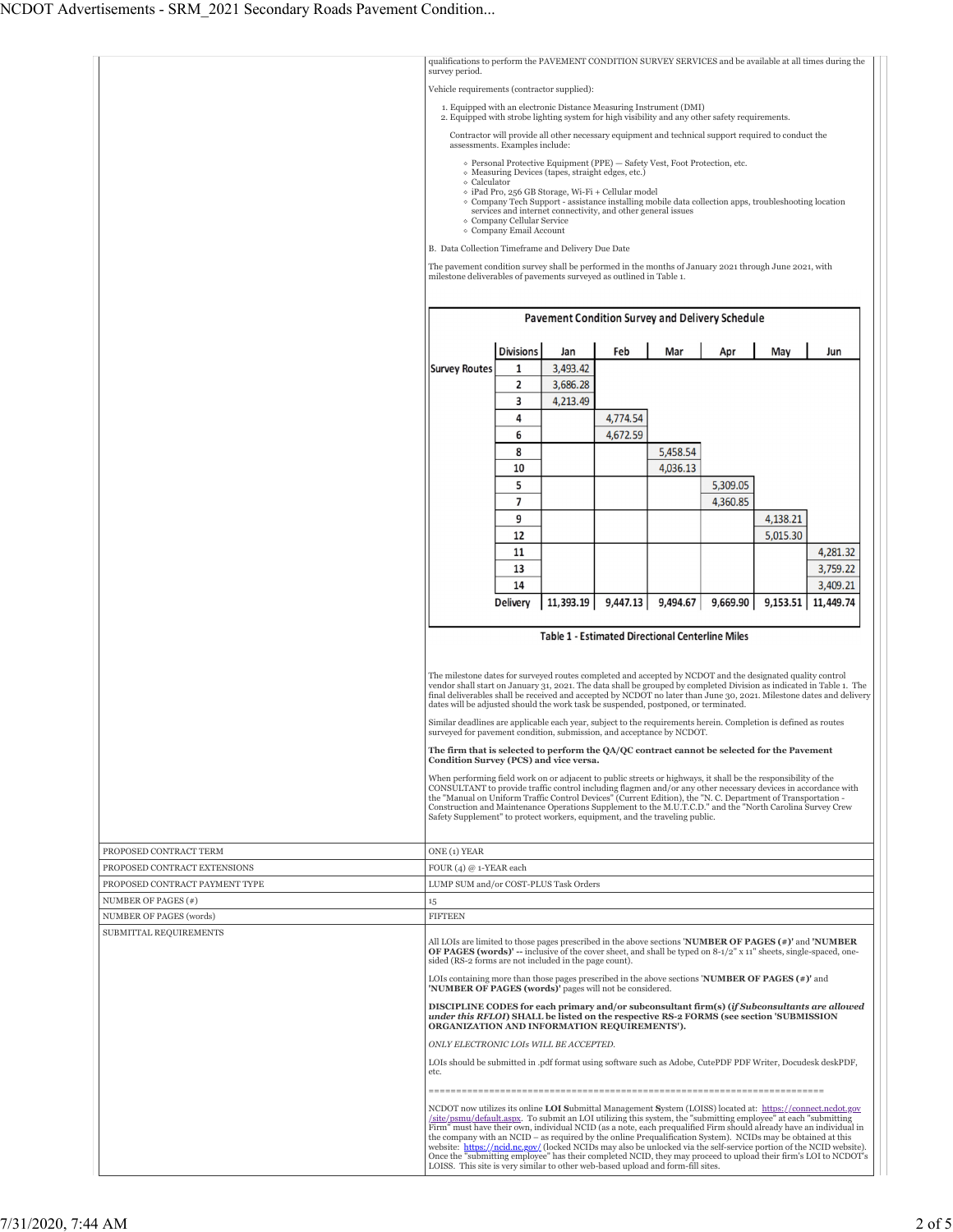|                                                       | NCID sync issues - Help contact: Once a user has an NCID (whether prior to this advertisement, or pursuant to<br>this advertisement) and said user receives an error message, or has issues, when attempting to login to LOISS, please<br>contact NCDOT - CM Support at dot.cmsupport@ncdot.gov to have your NCID synchronized. Please explain that you<br>are trying to access the LOISS application on the PSMU site and include your NCID (do not include your password)<br>and the error message you are receiving. This syncing of your NCID to LOISS should be a one-time occurrence.<br>Firms' users are urged to early create an NCID (if needed) and have it synced with LOISS (if necessary) to avoid any<br>potential delays or missed deadlines when submitting your firm's LOI.                                                                                    |
|-------------------------------------------------------|---------------------------------------------------------------------------------------------------------------------------------------------------------------------------------------------------------------------------------------------------------------------------------------------------------------------------------------------------------------------------------------------------------------------------------------------------------------------------------------------------------------------------------------------------------------------------------------------------------------------------------------------------------------------------------------------------------------------------------------------------------------------------------------------------------------------------------------------------------------------------------|
|                                                       | NCDOT strongly urges Firms to use Google Chrome browser to access LOISS in order to ensure the<br>best experience possible.                                                                                                                                                                                                                                                                                                                                                                                                                                                                                                                                                                                                                                                                                                                                                     |
|                                                       | Once logged into LOISS, the Firm should locate and click the 'LOI Submission' button in the left menu bar. After<br>clicking the 'LOI Submission' button, the Firm should identify the specific Opportunity for which they wish to submit<br>an LOI. The Firm will click the link for their desired Opportunity, and UPLOAD one copy of their LOI, as a .pdf file,<br>to NCDOT's LOISS at the Advertisement/Opportunity-Specific 'LOI Submittal' LINK shown in the section above<br>entitled 'LETTER of INTEREST (LOI) Submittal Link.                                                                                                                                                                                                                                                                                                                                          |
|                                                       | Your Firm's Letter of Interest (LOI) may be uploaded at the Advertisement/Opportunity-Specific 'LOI Submittal'<br>LINK for this specific Advertisement/Opportunity shown in the section above entitled 'LETTER of INTEREST<br>(LOI) Submittal Link'.                                                                                                                                                                                                                                                                                                                                                                                                                                                                                                                                                                                                                            |
|                                                       | LOISS will <b>close</b> the Advertisement / Opportunity at the appropriate time and <b>will not</b> allow Firms to submit LOIs<br>after the deadline.                                                                                                                                                                                                                                                                                                                                                                                                                                                                                                                                                                                                                                                                                                                           |
|                                                       | Upon successful UPLOAD of your Firm's LOI to LOISS, the system will notify you with a confirmation screen. You<br>will also receive an e-mail stating that you have successfully submitted your Letter of Interest (LOI).                                                                                                                                                                                                                                                                                                                                                                                                                                                                                                                                                                                                                                                       |
|                                                       | Paper copies are not required. The subject line should contain the Firm's Name, and the text prescribed in the<br>section given below 'SUBJECT LINE OF PEF SUBMITTAL'.                                                                                                                                                                                                                                                                                                                                                                                                                                                                                                                                                                                                                                                                                                          |
|                                                       | LOIs SHALL be received electronically no later than 12:00 P.M. (NOON) Eastern, on the date given in the<br>section entitled 'SUBMITTAL DEADLINE' at the beginning of this Advertisement.                                                                                                                                                                                                                                                                                                                                                                                                                                                                                                                                                                                                                                                                                        |
|                                                       | LOISS will not allow LOIs to be UPLOADED nor be received after the above deadline and such LOIs<br>will not be considered.                                                                                                                                                                                                                                                                                                                                                                                                                                                                                                                                                                                                                                                                                                                                                      |
|                                                       | Firms are encouraged to begin this submittal process early as there are now several more steps<br>involved with LOI-submission than were involved with the previous FTS methodology of LOI-<br>submission.                                                                                                                                                                                                                                                                                                                                                                                                                                                                                                                                                                                                                                                                      |
|                                                       | Firms submitting LOIs are encouraged to carefully check them for conformance to the requirements<br>stated above (and any other requirements in this Advertisement). If LOIs are submitted late, exceed<br>the maximum number of pages, are sent by any means other than NCDOT's LOI Submittal<br>Management System (LOISS), or are UPLOADED to any Advertisement/Opportunity-Specific 'LOI<br>Submittal' LINK other than that given in this Advertisement they will be disqualified.                                                                                                                                                                                                                                                                                                                                                                                           |
|                                                       | The Department reserves the right to reject all LOIs and not proceed with procurement.                                                                                                                                                                                                                                                                                                                                                                                                                                                                                                                                                                                                                                                                                                                                                                                          |
|                                                       | The Department reserves the right to waive any technicality in LOIs, or notify the Firm(s) of such<br>technicality and allow the Firm(s) up to two (2) business days to rectify the technicality. The<br>Department has sole right and discretion in the determination of technicality and its meaning.                                                                                                                                                                                                                                                                                                                                                                                                                                                                                                                                                                         |
| SUBJECT LINE OF PEF SUBMITTAL                         |                                                                                                                                                                                                                                                                                                                                                                                                                                                                                                                                                                                                                                                                                                                                                                                                                                                                                 |
|                                                       | FIRM NAME 2021 Secondary Roads Pavement Condition Surveys Contract                                                                                                                                                                                                                                                                                                                                                                                                                                                                                                                                                                                                                                                                                                                                                                                                              |
| <b>SELECTION PROCESS</b>                              | Following is a general description of the selection process:                                                                                                                                                                                                                                                                                                                                                                                                                                                                                                                                                                                                                                                                                                                                                                                                                    |
|                                                       | • The NCDOT Selection Committee will review all qualifying LOI submittals.                                                                                                                                                                                                                                                                                                                                                                                                                                                                                                                                                                                                                                                                                                                                                                                                      |
|                                                       | • For Limited Services Contracts (On-Call type contracts), the NCDOT Selection Committee MAY, at the<br>Department's discretion, choose any number of firms to provide the services being solicited.                                                                                                                                                                                                                                                                                                                                                                                                                                                                                                                                                                                                                                                                            |
|                                                       | • For Project-Specific Contracts (non On-Call type contracts), the Selection Committee MAY, at the Department's<br>discretion, shortlist a minimum of three (3) firms to be interviewed. IF APPLICABLE, dates of shortlisting and<br>dates for interviews are shown in the section <b>SUBMISSION SCHEDULE AND KEY DATES</b> at the end of<br>this RFLOI.                                                                                                                                                                                                                                                                                                                                                                                                                                                                                                                        |
|                                                       | • In order to be considered for selection, consultants must submit a complete response to this RFLOI prior to the<br>specified deadlines. Failure to submit all information in a timely manner will result in disqualification.                                                                                                                                                                                                                                                                                                                                                                                                                                                                                                                                                                                                                                                 |
| TITLE VI NONDISCRIMINATION NOTIFICATION               | The North Carolina Department of Transportation, in accordance with the provisions of Title VI of the Civil Rights<br>Act of 1964 (78 Stat. 252, 42 US.C. §§ 2000d to 2000d-4) and the Regulations, hereby notifies all RESPONDENTS<br>that it will affirmatively ensure that any contract entered into pursuant to this advertisement, disadvantaged<br>business enterprises will be afforded full and fair opportunity to submit LETTERS of INTEREST (LOIs) in response<br>to this ADVERTISEMENT and will not be discriminated against on the grounds of race, color, or national origin in<br>consideration for an award.                                                                                                                                                                                                                                                    |
| SMALL PROFESSIONAL SERVICES FIRM (SPSF) PARTICIPATION | The Department encourages the use of Small Professional Services Firms (SPSF). Small businesses determined to be<br>eligible for participation in the SPSF program are those meeting size standards defined by Small Business<br>Administration (SBA) regulations, 13 CFR Part 121 in Sector 54 under the North American Industrial Classification<br>System (NAICS). The SPSF program is a race, ethnicity, and gender neutral program designed to increase the<br>availability of contracting opportunities for small businesses on federal, state or locally funded contracts. SPSF                                                                                                                                                                                                                                                                                          |
|                                                       | participation is not contingent upon the funding source.<br>The Firm, at the time the Letter of Interest is submitted, shall submit a listing of all known SPSF firms that will<br>participate in the performance of the identified work. The participation shall be submitted on the Department's                                                                                                                                                                                                                                                                                                                                                                                                                                                                                                                                                                              |
|                                                       | Subconsultant Form RS-2. RS-2 forms may be accessed on the Department's website at NCDOT Connect Guidelines<br>& Forms (https://connect.ncdot.gov/business/consultants/Pages/Guidelines-Forms.aspx).<br>The SPSF must be qualified with the Department to perform the work for which they are listed.                                                                                                                                                                                                                                                                                                                                                                                                                                                                                                                                                                           |
|                                                       |                                                                                                                                                                                                                                                                                                                                                                                                                                                                                                                                                                                                                                                                                                                                                                                                                                                                                 |
| PREQUALIFICATION                                      | The Department maintains on file the qualifications and key personnel for each approved discipline, as well as any<br>required samples of work. Each year on the anniversary date of the company, the firm shall renew their prequalified<br>disciplines. If your firm has not renewed its application as required by your anniversary date or if your firm is not<br>currently prequalified, please submit an application to the Department prior to submittal of your LOI. An<br>application may be accessed on the Department's website at Prequalifying Private Consulting Firms<br>(https://connect.ncdot.gov/business/Prequal/Pages/Private-Consulting-Firm.aspx) -- Learn how to become<br>Prequalified as a Private Consulting Firm with NCDOT. Having this data on file with the Department eliminates the<br>need to resubmit this data with each letter of interest. |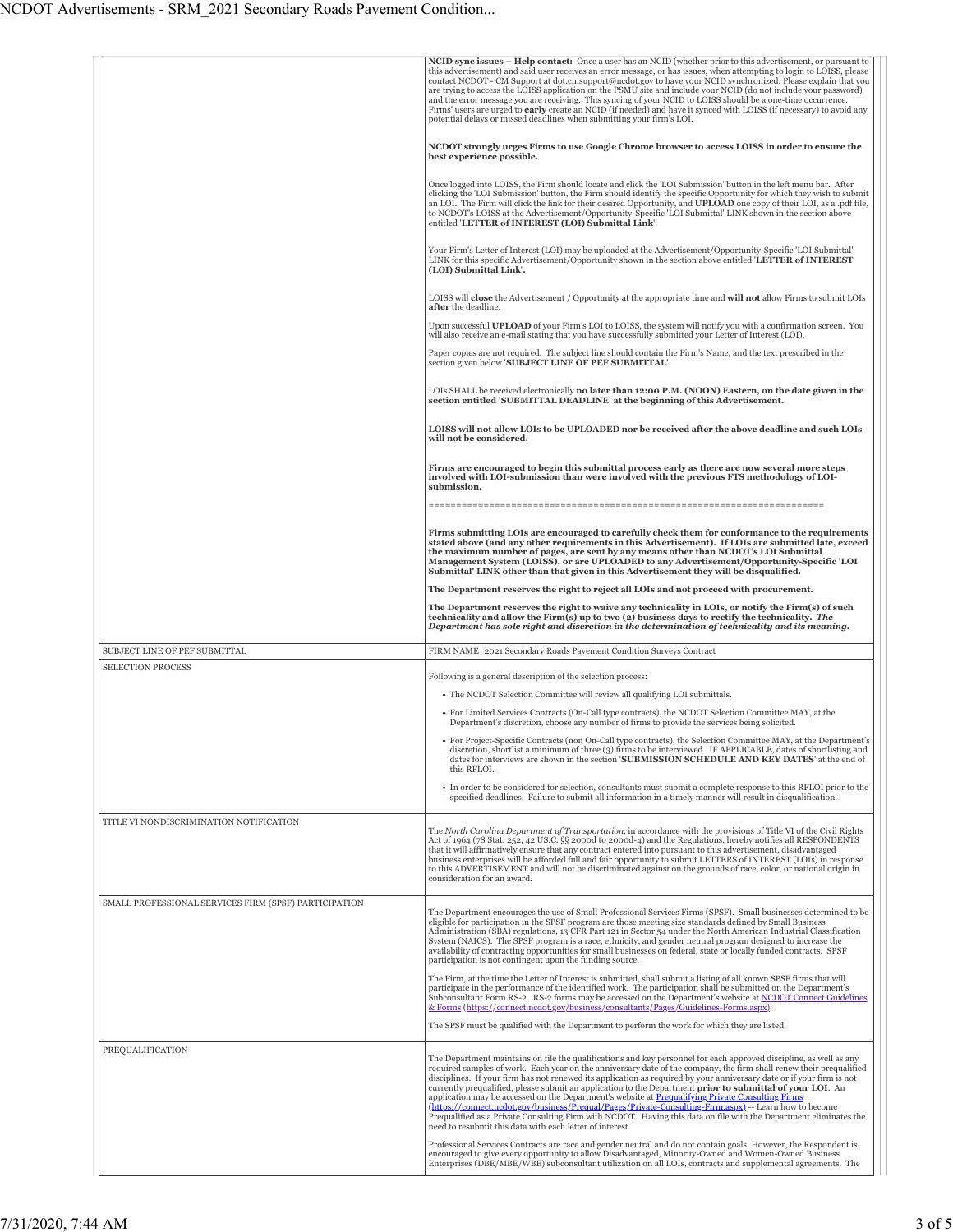|                                                               | Firm, subconsultant and subfirm shall not discriminate on the basis of race, religion, color, national origin, age,                                                                                                                                                                                                                                                                                                                                                                                                                                                                                                                                                                                                                                                                                                                                                                                                                                                                                                                                                         |
|---------------------------------------------------------------|-----------------------------------------------------------------------------------------------------------------------------------------------------------------------------------------------------------------------------------------------------------------------------------------------------------------------------------------------------------------------------------------------------------------------------------------------------------------------------------------------------------------------------------------------------------------------------------------------------------------------------------------------------------------------------------------------------------------------------------------------------------------------------------------------------------------------------------------------------------------------------------------------------------------------------------------------------------------------------------------------------------------------------------------------------------------------------|
|                                                               | disability or sex in the performance of this contract.                                                                                                                                                                                                                                                                                                                                                                                                                                                                                                                                                                                                                                                                                                                                                                                                                                                                                                                                                                                                                      |
| DIRECTORY OF FIRMS AND DEPARTMENT ENDORSEMENT                 | Real-time information about firms doing business with the Department, and information regarding their<br>prequalifications and certifications, is available in the Directory of Transportation Firms. The Directory can be<br>accessed on the Department's website at Directory of Firms (https://www.ebs.nc.gov/VendorDirectory/default.html)<br>-- Complete listing of certified and prequalified firms.<br>The listing of an individual firm in the Department's directory shall not be construed as an endorsement of the firm.                                                                                                                                                                                                                                                                                                                                                                                                                                                                                                                                         |
| <b>SELECTION CRITERIA</b>                                     |                                                                                                                                                                                                                                                                                                                                                                                                                                                                                                                                                                                                                                                                                                                                                                                                                                                                                                                                                                                                                                                                             |
|                                                               | All prequalified firms who submit responsive letters of interest will be considered.<br>In selecting a firm/team, the selection committee will take into consideration qualification information including                                                                                                                                                                                                                                                                                                                                                                                                                                                                                                                                                                                                                                                                                                                                                                                                                                                                  |
|                                                               | such factors as those listed in the 'SELECTION CRITERIA' sections shown below.                                                                                                                                                                                                                                                                                                                                                                                                                                                                                                                                                                                                                                                                                                                                                                                                                                                                                                                                                                                              |
|                                                               | After reviewing qualifications, if firms are equal on the evaluation review, then those qualified firms with proposed<br>SPSF participation will be given priority consideration.                                                                                                                                                                                                                                                                                                                                                                                                                                                                                                                                                                                                                                                                                                                                                                                                                                                                                           |
| SELECTION CRITERIA #1 %:                                      | 50 %                                                                                                                                                                                                                                                                                                                                                                                                                                                                                                                                                                                                                                                                                                                                                                                                                                                                                                                                                                                                                                                                        |
| SELECTION CRITERIA #1 DEFINITION:                             | Experience with Pavement Collection Practices and Principles.                                                                                                                                                                                                                                                                                                                                                                                                                                                                                                                                                                                                                                                                                                                                                                                                                                                                                                                                                                                                               |
| SELECTION CRITERIA #2 %:                                      | 50 %                                                                                                                                                                                                                                                                                                                                                                                                                                                                                                                                                                                                                                                                                                                                                                                                                                                                                                                                                                                                                                                                        |
| SELECTION CRITERIA #2 DEFINITION:                             | Expereince with Field Data Collection Software (ArcGIS, Ipad).                                                                                                                                                                                                                                                                                                                                                                                                                                                                                                                                                                                                                                                                                                                                                                                                                                                                                                                                                                                                              |
| SELECTION CRITERIA #3 %:                                      | 0 %                                                                                                                                                                                                                                                                                                                                                                                                                                                                                                                                                                                                                                                                                                                                                                                                                                                                                                                                                                                                                                                                         |
| SELECTION CRITERIA #3 DEFINITION:                             |                                                                                                                                                                                                                                                                                                                                                                                                                                                                                                                                                                                                                                                                                                                                                                                                                                                                                                                                                                                                                                                                             |
| SELECTION CRITERIA #4 %:                                      | 0 %                                                                                                                                                                                                                                                                                                                                                                                                                                                                                                                                                                                                                                                                                                                                                                                                                                                                                                                                                                                                                                                                         |
| SELECTION CRITERIA #4 DEFINITION:<br>SELECTION CRITERIA #5 %: | 0 %                                                                                                                                                                                                                                                                                                                                                                                                                                                                                                                                                                                                                                                                                                                                                                                                                                                                                                                                                                                                                                                                         |
| SELECTION CRITERIA #5 DEFINITION:                             |                                                                                                                                                                                                                                                                                                                                                                                                                                                                                                                                                                                                                                                                                                                                                                                                                                                                                                                                                                                                                                                                             |
| NCDOT ADDRESSEE                                               | Robert J. Stroup, PE -- State Professional Services Engineer                                                                                                                                                                                                                                                                                                                                                                                                                                                                                                                                                                                                                                                                                                                                                                                                                                                                                                                                                                                                                |
|                                                               |                                                                                                                                                                                                                                                                                                                                                                                                                                                                                                                                                                                                                                                                                                                                                                                                                                                                                                                                                                                                                                                                             |
| SUBMISSION ORGANIZATION AND INFORMATION REQUIREMENTS          | The LOI should be addressed to the person shown in the 'NCDOT ADDRESSEE' section shown above and must<br>include the name, address, telephone number, and e-mail address of the prime consultant's contact person for this<br>RFLOI.                                                                                                                                                                                                                                                                                                                                                                                                                                                                                                                                                                                                                                                                                                                                                                                                                                        |
|                                                               | The LOI must also include the information outlined below:                                                                                                                                                                                                                                                                                                                                                                                                                                                                                                                                                                                                                                                                                                                                                                                                                                                                                                                                                                                                                   |
|                                                               | Chapter 1 - Introduction                                                                                                                                                                                                                                                                                                                                                                                                                                                                                                                                                                                                                                                                                                                                                                                                                                                                                                                                                                                                                                                    |
|                                                               | The Introduction should demonstrate the consultant's overall qualifications to fulfill the requirements of                                                                                                                                                                                                                                                                                                                                                                                                                                                                                                                                                                                                                                                                                                                                                                                                                                                                                                                                                                  |
|                                                               | the scope of work and should contain the following elements of information:<br>Expression of firm's interest in the work;                                                                                                                                                                                                                                                                                                                                                                                                                                                                                                                                                                                                                                                                                                                                                                                                                                                                                                                                                   |
|                                                               | Statement of whether firm is on register;<br>Date of most recent private engineering firm qualification;<br>■ Statement regarding firm's(') possible conflict of interest for the work; and<br>■ Summation of information contained in the letter of interest.                                                                                                                                                                                                                                                                                                                                                                                                                                                                                                                                                                                                                                                                                                                                                                                                              |
|                                                               | Chapter 2 - Team Qualifications                                                                                                                                                                                                                                                                                                                                                                                                                                                                                                                                                                                                                                                                                                                                                                                                                                                                                                                                                                                                                                             |
|                                                               | This chapter should elaborate on the general information presented in the introduction, to establish the<br>credentials and experience of the consultant to undertake this type of effort. The following must be<br>included:                                                                                                                                                                                                                                                                                                                                                                                                                                                                                                                                                                                                                                                                                                                                                                                                                                               |
|                                                               | 1. Identify recent, similar projects the firm, acting as the prime contractor, has conducted which<br>demonstrates its ability to conduct and manage the project. Provide a synopsis of each project and<br>include the date completed, and contact person.                                                                                                                                                                                                                                                                                                                                                                                                                                                                                                                                                                                                                                                                                                                                                                                                                 |
|                                                               | 2. If subconsultants are involved, provide corresponding information describing their qualifications as<br>requested in bullet number 1 above.                                                                                                                                                                                                                                                                                                                                                                                                                                                                                                                                                                                                                                                                                                                                                                                                                                                                                                                              |
|                                                               | Chapter 3 - Team Experience                                                                                                                                                                                                                                                                                                                                                                                                                                                                                                                                                                                                                                                                                                                                                                                                                                                                                                                                                                                                                                                 |
|                                                               | This chapter must provide the names, classifications, and location of the firm's North Carolina employees<br>and resources to be assigned to the advertised work; and the professional credentials and experience of<br>the persons assigned to the project, along with any unique qualifications of key personnel. Although<br>standard personnel resumes may be included, identify pertinent team experience to be applied to this<br>project. Specifically, the Department is interested in the experience, expertise, and total quality of the<br>consultant's proposed team. If principals of the firm will not be actively involved in the study/contract<br>/project, do not list them. The submittal shall clearly indicate the Consultant's Project Manager, other<br>key Team Members and his/her qualifications for the proposed work. Also, include the team's<br>organization chart for the Project / Plan. A Capacity Chart / Graph (available work force) should also be<br>included. Any other pertinent information should also be listed in this section. |
|                                                               | Note: If a project team or subconsultant encounters personnel changes, or any other changes of<br>significance dealing with the company, NCDOT should be notified immediately.                                                                                                                                                                                                                                                                                                                                                                                                                                                                                                                                                                                                                                                                                                                                                                                                                                                                                              |
|                                                               | Chapter 4 - Technical Approach                                                                                                                                                                                                                                                                                                                                                                                                                                                                                                                                                                                                                                                                                                                                                                                                                                                                                                                                                                                                                                              |
|                                                               | The consultant shall provide information on its understanding of, and approach to accomplish, this<br>project, including their envisioned scope for the work and any innovative ideas/approaches, and a<br>schedule to achieve the dates outlined in this RFLOI (if any project-specific dates are outlined below).                                                                                                                                                                                                                                                                                                                                                                                                                                                                                                                                                                                                                                                                                                                                                         |
|                                                               | PROJECT MILESTONE(s) and DATE(s) (IF APPLICABLE) -- see section 'PROJECT MILETONE(s)<br>and<br>$\textbf{DATE}(s)$ ' below (if applicable).                                                                                                                                                                                                                                                                                                                                                                                                                                                                                                                                                                                                                                                                                                                                                                                                                                                                                                                                  |
|                                                               | APPENDICES-                                                                                                                                                                                                                                                                                                                                                                                                                                                                                                                                                                                                                                                                                                                                                                                                                                                                                                                                                                                                                                                                 |
|                                                               | CONSULTANT CERTIFICATION Form RS-2                                                                                                                                                                                                                                                                                                                                                                                                                                                                                                                                                                                                                                                                                                                                                                                                                                                                                                                                                                                                                                          |
|                                                               | Completed Form RS-2 forms SHALL be submitted with the firm's letter of interest.<br>This section is limited to the number of pages required to provide the requested<br>information.                                                                                                                                                                                                                                                                                                                                                                                                                                                                                                                                                                                                                                                                                                                                                                                                                                                                                        |
|                                                               | Submit Form RS-2 forms for the following:                                                                                                                                                                                                                                                                                                                                                                                                                                                                                                                                                                                                                                                                                                                                                                                                                                                                                                                                                                                                                                   |
|                                                               | • Prime Consultant firm                                                                                                                                                                                                                                                                                                                                                                                                                                                                                                                                                                                                                                                                                                                                                                                                                                                                                                                                                                                                                                                     |
|                                                               |                                                                                                                                                                                                                                                                                                                                                                                                                                                                                                                                                                                                                                                                                                                                                                                                                                                                                                                                                                                                                                                                             |